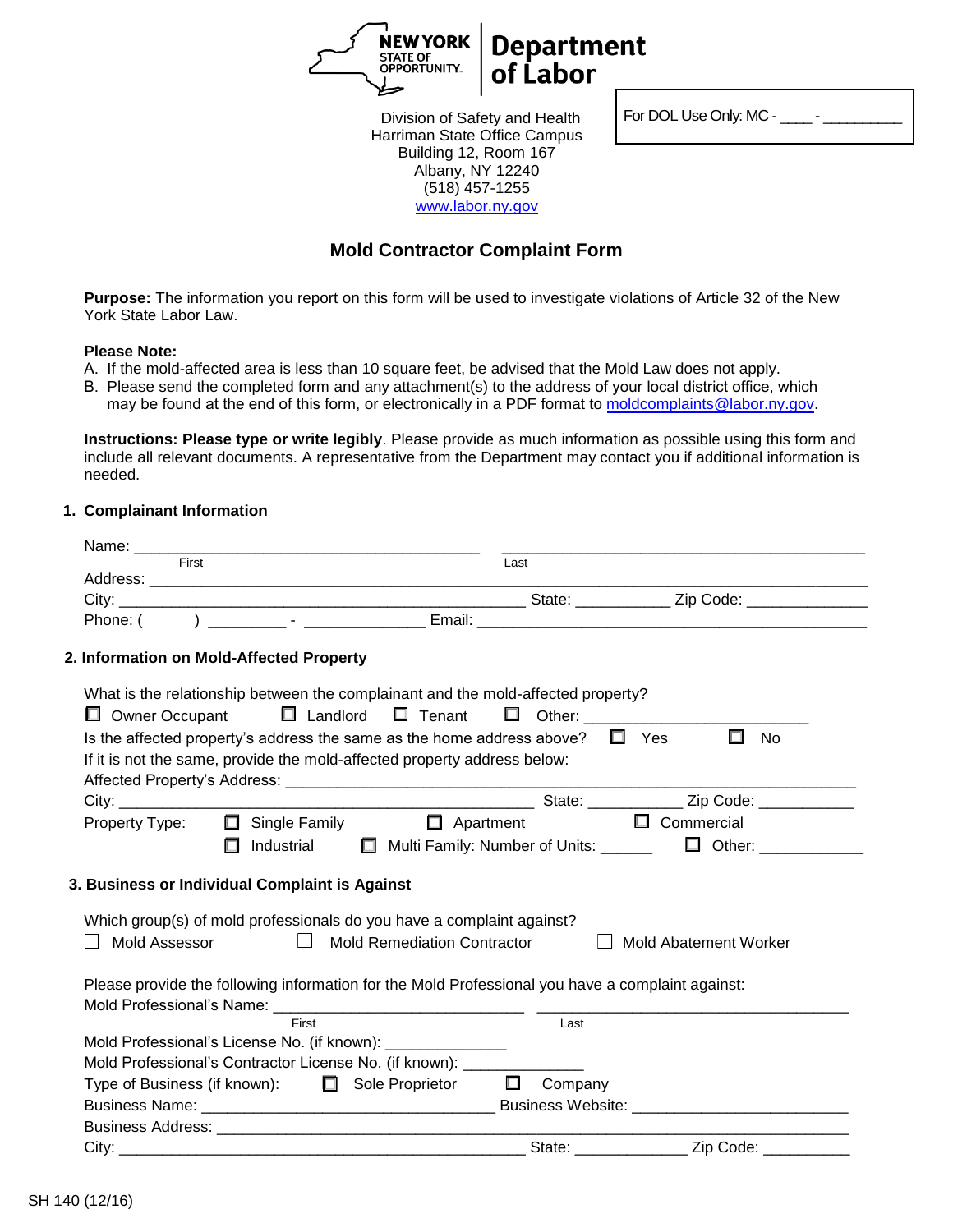| How did you hear about the Mold Professional? $\square$ TV $\square$ Print $\square$ Website $\square$ Radio $\square$ Other: |               |  |  |  |  |  |
|-------------------------------------------------------------------------------------------------------------------------------|---------------|--|--|--|--|--|
| Have you complained to the business?<br>Yes                                                                                   | No.           |  |  |  |  |  |
| If the answer is yes, how did you communicate your complaint?                                                                 |               |  |  |  |  |  |
| $\Box$ E-mail<br>$\Box$ Phone<br>$\Box$ In Person<br>Letter                                                                   | $\Box$ Other: |  |  |  |  |  |
| Did you sign a contract/proposal with the Mold Professional to perform the work?                                              |               |  |  |  |  |  |
| $\Box$ Yes – Please provide a copy of the contract/proposal.<br>No.                                                           |               |  |  |  |  |  |
| Was any plan or work plan provided to you by the mold professional?                                                           |               |  |  |  |  |  |
| $\Box$ Yes – Please attach a copy of the plan/work plan.                                                                      | No            |  |  |  |  |  |

What is the nature of your complaint(s)? Please check the appropriate box(s). If you did not see the category of your complaint(s), please check 'Other' and provide a brief description. You may provide a more detailed description in the next section.

| $\Box$ Unlicensed or expired license for company and/or worker. |  |
|-----------------------------------------------------------------|--|
|-----------------------------------------------------------------|--|

- $\Box$  Contractor performed mold assessment and mold remediation on the same property.
- $\Box$  Inadequate mold assessment.
- $\Box$  Inadequate mold remediation.
- Abatement workers not following the Mold Remediation Work Plan.
- $\Box$  No or failed post-remediation clearance inspection.
- Other (Please Specify Briefly):\_\_\_\_\_\_\_\_\_\_\_\_\_\_\_\_\_\_\_\_\_\_\_\_\_\_\_\_\_\_\_\_\_\_\_\_\_\_\_\_\_\_\_\_\_\_\_\_\_\_\_\_\_\_\_\_\_\_\_\_\_\_

#### **4. Detailed Complaint Write-up**

Please describe your complaint in detail (attach extra sheets if necessary). Include the names of individuals you have dealt with, dates and outcome(s) of your dealings, and enclose copies of all contracts, receipts, correspondence, and other documents you have related to this complaint.

 $\overline{\phantom{a}}$  ,  $\overline{\phantom{a}}$  ,  $\overline{\phantom{a}}$  ,  $\overline{\phantom{a}}$  ,  $\overline{\phantom{a}}$  ,  $\overline{\phantom{a}}$  ,  $\overline{\phantom{a}}$  ,  $\overline{\phantom{a}}$  ,  $\overline{\phantom{a}}$  ,  $\overline{\phantom{a}}$  ,  $\overline{\phantom{a}}$  ,  $\overline{\phantom{a}}$  ,  $\overline{\phantom{a}}$  ,  $\overline{\phantom{a}}$  ,  $\overline{\phantom{a}}$  ,  $\overline{\phantom{a}}$ 

| Date(s) | <b>Description</b> |  |  |
|---------|--------------------|--|--|
|         |                    |  |  |
|         |                    |  |  |
|         |                    |  |  |
|         |                    |  |  |
|         |                    |  |  |
|         |                    |  |  |
|         |                    |  |  |
|         |                    |  |  |
|         |                    |  |  |
|         |                    |  |  |
|         |                    |  |  |
|         |                    |  |  |
|         |                    |  |  |
|         |                    |  |  |
|         |                    |  |  |
|         |                    |  |  |
|         |                    |  |  |

| Do not mark in this box. For DOL internal use only. |              |          |                 |  |
|-----------------------------------------------------|--------------|----------|-----------------|--|
| VC: Y N                                             | Assigned to: | _Region: | Date Processed: |  |

 $\ddot{\phantom{0}}$ 

٦